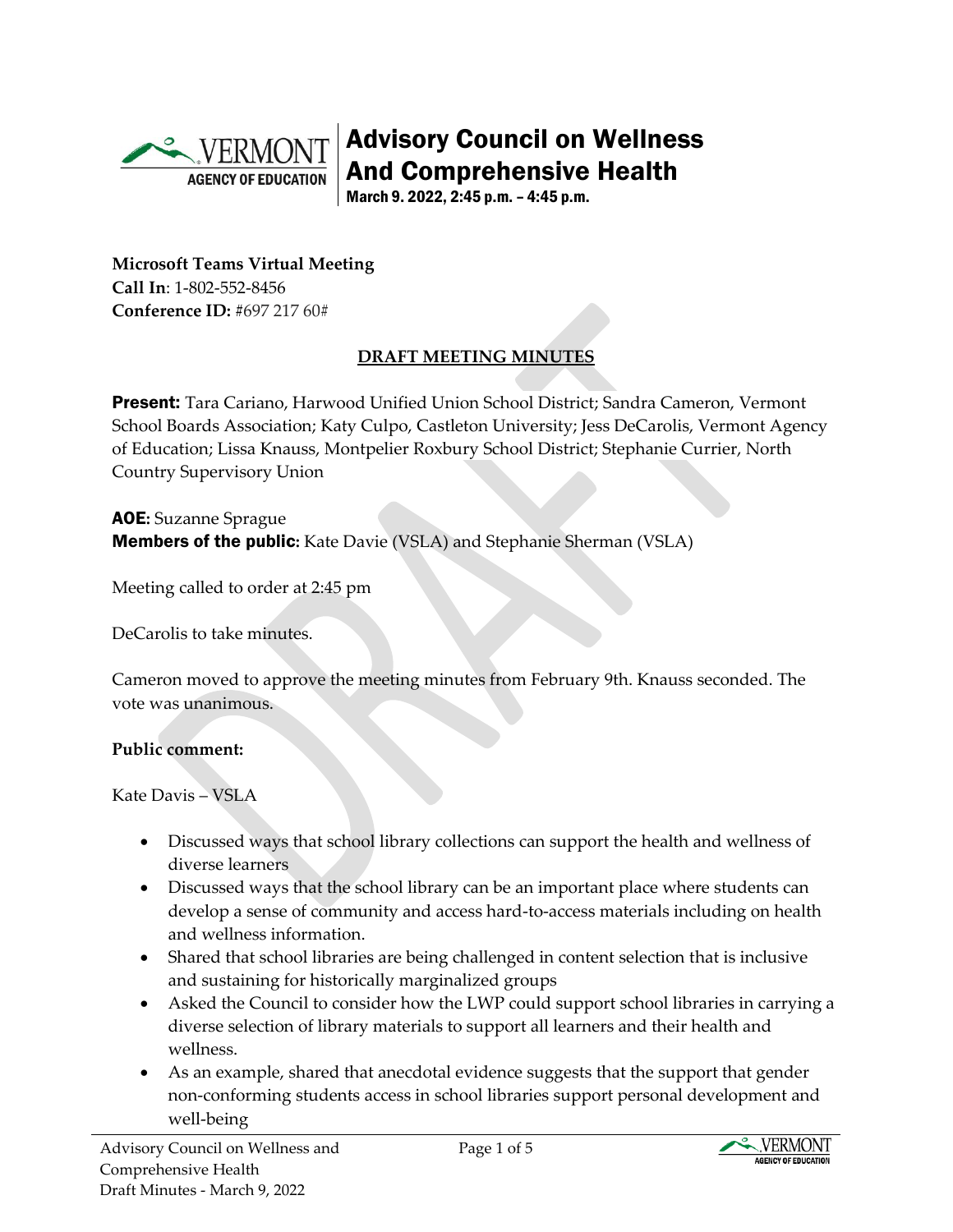Stephanie Sherman – VSLA

- VSLA has been working with the VSBA on a new library selection policy for school libraries
- School libraries play an important role in ensuring equitable access to materials that reflect the experiences and identities of all students
- School libraries support freedom of access to library materials and non-discrimination; feel this supports health, mental health and wellness
- Wonders if there a rulemaking process or a mechanism to protect access to inclusive library materials of if there is connection with the Local Wellness Policy work.

### *End public comment 3:05 PM*

Council discussion on how to integrate public comment into work and the parameters of the work in front of the Council as delineated in Act 66. [Transcript available for full discussion]

Council reviewed extract of model policy language from LWP Model organized by Cameron and VSBA (google doc). The Council reviewed, discussed, modified and approved the following:

*Adoption notes: Local education agencies may choose to use the following model policy as written or revise it to meet local needs and reflect community priorities. When developing wellness policies, school districts will need to consider their community's unique circumstances, challenges, and opportunities. For references to legal and regulatory requirements, resources for evidence-based strategies and other topics, and sample policy language, please refer to the Vermont School Wellness Policy Guidelines. New Model Policy Recommendations*

### *Purpose*

*It is the intent of the \_\_\_\_\_\_\_\_\_\_School District to comply with all applicable federal and state requirements. In accord with those requirements, this policy has been developed in consultation with parents, students, school food service program/school food authority personnel, physical education and health education teachers, school board members, school administration, members of the public, and school health professionals, which may include school nurses, school counselors, school-based clinicians, school social workers or behavioral health professionals.*

### *Policy Statement*

*It is the policy of the \_\_\_\_\_\_\_\_ School District to establish goals that are developed to promote student wellness and comprehensive health, and include:*

- *1. Nutrition education*
- *2. Nutrition promotion*
- *3. Guidelines for ALL foods available on school campus, i.e. competitive foods and beverages*
- *4. Physical education*
- *5. Physical activity*

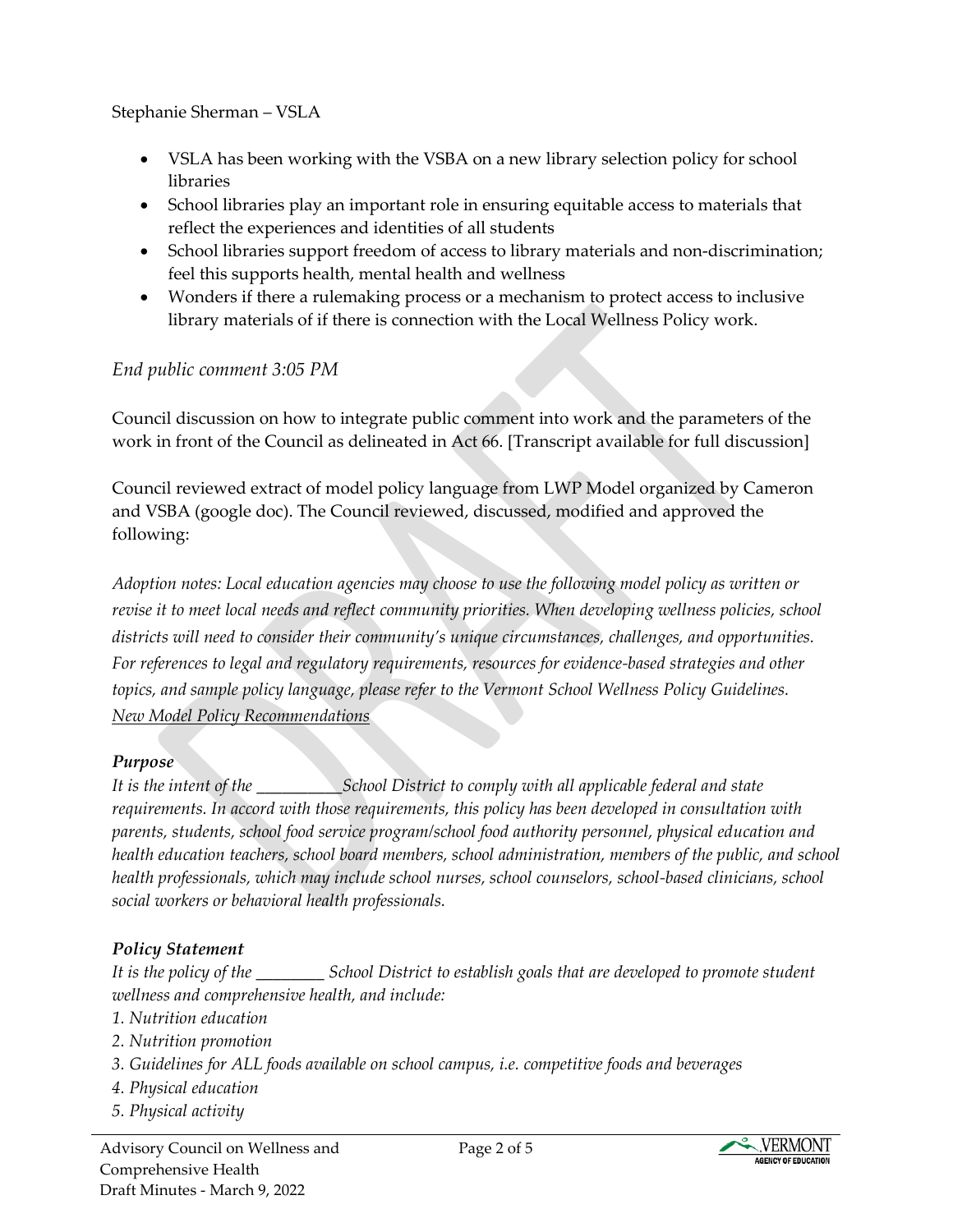*6. Comprehensive Health Education*

*7. OPTIONAL: Other school-based activities to promote student wellness.*

NOTE: "evidence-based strategies" is noted under implementation

#### NEW: *Definitions*

*For the purpose of this policy, the term "standard(s)" applies to all age and/or grade applicable learning standards.*

NOTE: additional definitions can be added here

*1. Goals for Nutrition Promotion and Education.* 

*A. The school district shall provide nutrition promotion and education programs as required by state law and regulations of the State Board of Education. In particular, the district shall provide a nutrition component in its Comprehensive Health Education program and shall develop curricular programs intended to accomplish applicable goals enumerated in the Vermont Education Quality Standards.*

*B. Nutrition education and promotion programs shall be conducted by appropriately licensed staff members.*

*C. To the extent practicable, nutrition education and promotion shall be integrated into core curricula in areas such as science and family and consumer science courses.*

*D. The district will limit food and beverage marketing to the promotion of only those foods and beverages that meet the USDA Smart Snacks in School nutrition standards on school campus.*

### NEW:

*E. The superintendent or designee is responsible for ensuring that schools identify, near or at the beginning of serving lines, what foods constitute unit priced reimbursable meals.*

### *2. Goals for Physical Education and Physical Activity.*

*A. The superintendent or designee is responsible for ensuring that the district complies with applicable state law and regulations governing physical education in 16 V.S.A. § 906 and Education Quality Standard Rules (Series 2000).* NOTE: Pertains to PE

*B. The district shall offer opportunities for students in grades K-12 to participate in at least 30 minutes of physical activity within or outside of the school day. Physical activity may include recess and movement built into the curriculum but does not replace physical education classes.* NOTE: Pertains to PA

### NEW:

*C. The district shall ensure that physical education is designed to enable all students, including those who may need adapted physical education, to engage annually in rigorous, relevant, and comprehensive learning opportunities that allow them to demonstrate proficiency in Physical education.*

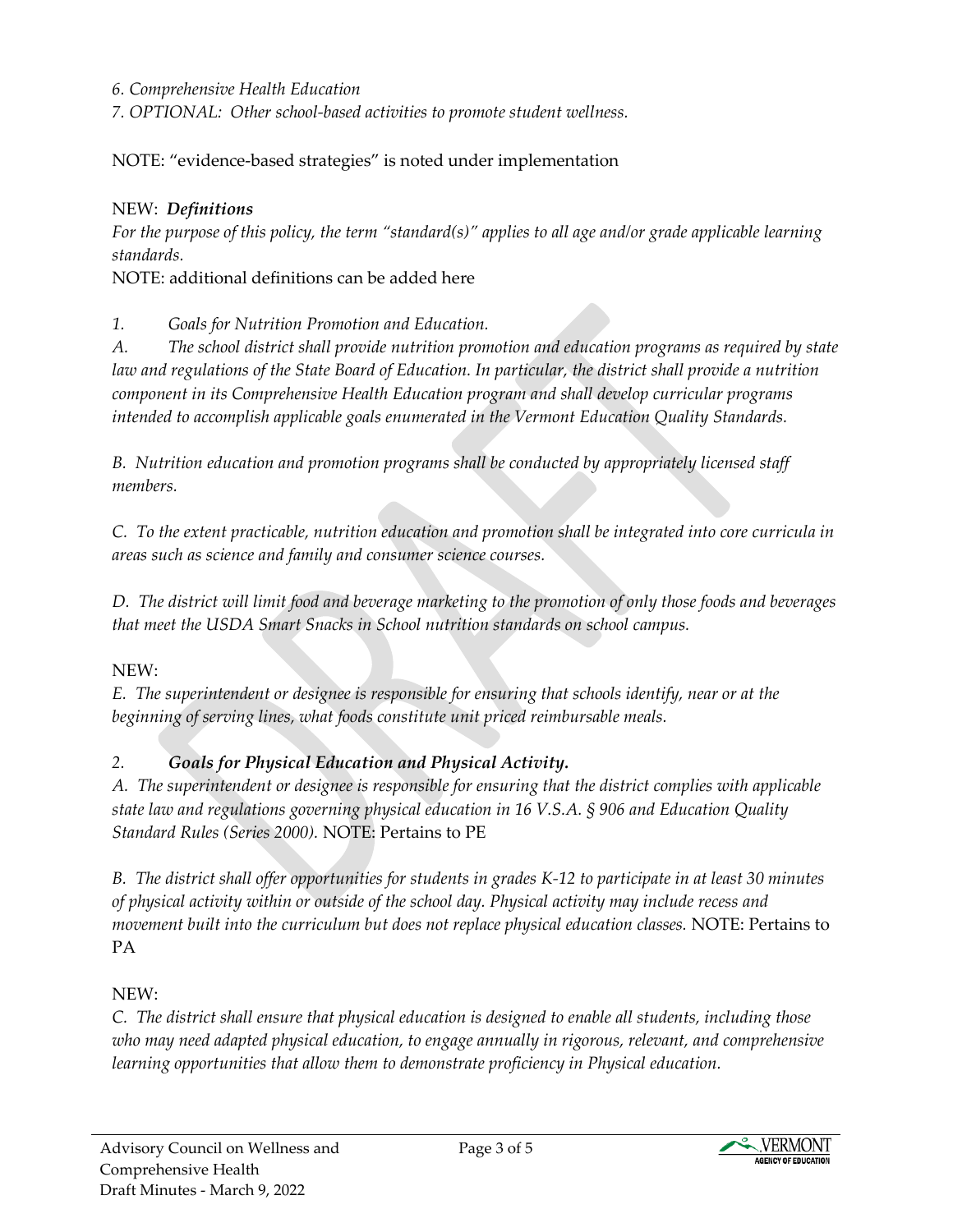*D: The district shall ensure that teacher licensure, professional development, and staff and program evaluation complies with state laws and regulations.*

# *3. Goals for Nutrition Services*

*A. The district shall ensure that guidelines for reimbursable school meals are not less restrictive than regulations and guidance issued by the Secretary of Agriculture pursuant to sections (a) and (b) of section 9A(a) and (b) of the Richard B. Russell National School Lunch Act as those regulations and guidance apply to schools.*

*B. The district shall provide adequate space for eating and serving school meals.*

*C. The district shall provide a clean and safe meal environment for students.*

*D. The district shall establish meal periods that provide adequate time to eat and are scheduled at appropriate hours.*

*E. Food shall not be used in district schools as a reward or punishment.* 

*F. The district shall provide training opportunities as appropriate for food service and other staff members in areas of nutrition and wellness.* 

*G. Schools participating in the National School Lunch and School Breakfast programs shall make free potable water available to children in the meal service areas.*

# NEW:

*H. To the extent that is practicable the district shall ensure that nutrition services will reference USDA geographic preference rules and seasonal and local agricultural information when planning school meal menus.*

# *4. Nutrition Guidelines.*

*A. The National School Lunch and School Breakfast Programs will meet the requirements provided in 7 CFR 210 and 7 CFR 220 (National School Lunch Program and School Breakfast Guidelines.)*

*B. All foods and beverages outside the reimbursable school meal programs that are sold to students on the school campus during the school day will meet the USDA Smart Snacks nutrition standards.*

*C. School district fundraisers that occur during the school day will meet the USDA Smart Snack nutrition standards.* 

*D. The district is required to establish nutrition guidelines for all other foods provided, but not sold to students during the school day. Foods provided but not sold may include food that is part of a classroom celebration or provided by parents or community organizations free of charge. [Districts should choose either 1 or 2 below or write their own guidelines.]*